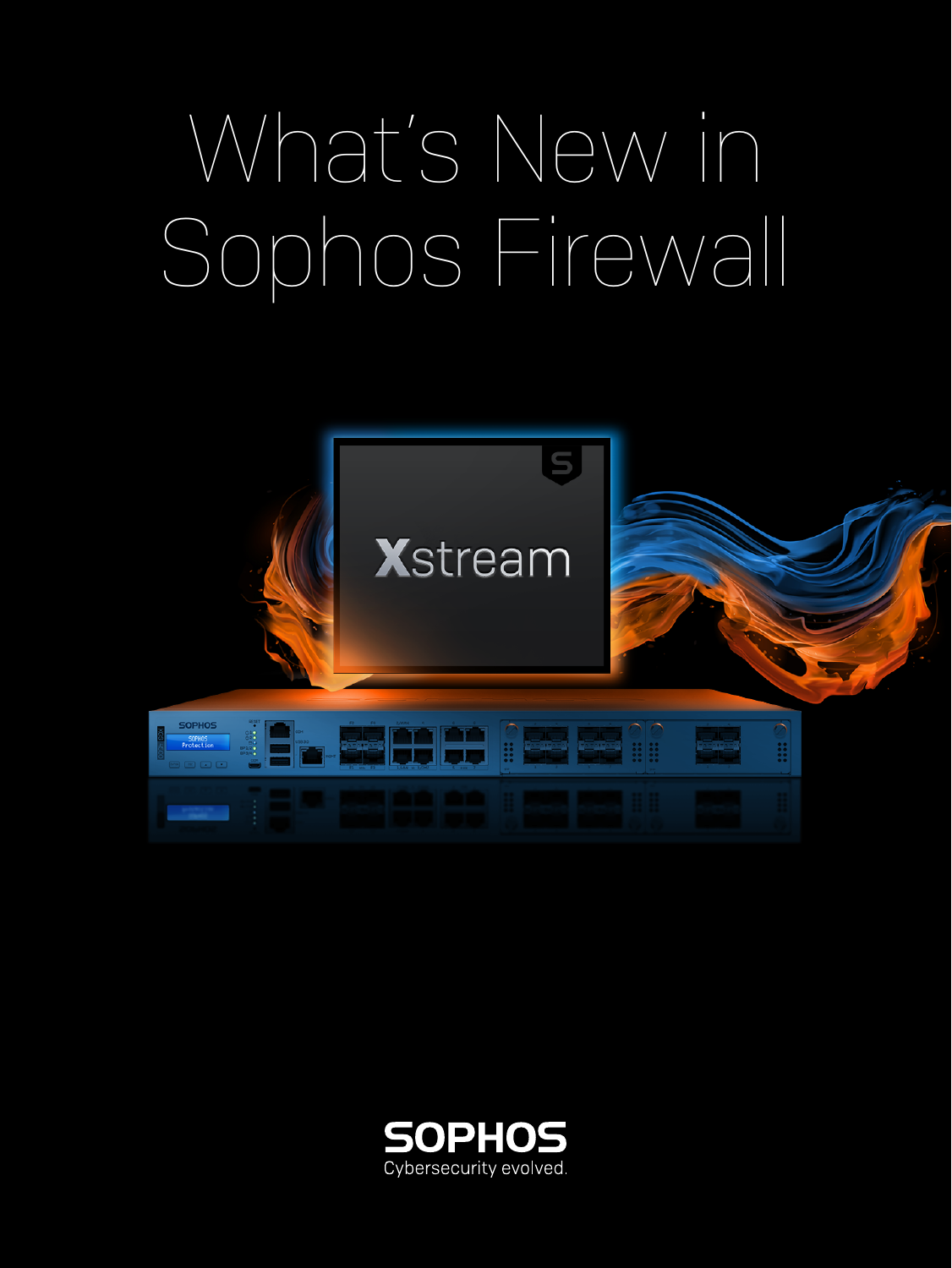# Key New Features in Sophos Firewall OS v18

# Xstream Architecture

Sophos is pleased to introduce the new Xstream Architecture for Sophos Firewall, a new streaming packet processing architecture that provides extreme levels of protection and performance. The new architecture includes:

- 1. Xstream SSL Inspection: Organizations can enable SSL inspection on their networks without compromising network performance or user experience. It delivers highperformance, high connection-capacity support for TLS 1.3 and all modern cipher suites providing extreme SSL inspection performance across all ports, protocols, and applications. It also comes equipped with enterprise-grade controls to optimize security, privacy, and performance. A new widget on the Control Center provides unprecedented visibility into SSL-encrypted traffic enabling quick troubleshooting in the event of any compatibility issues, to maintain the ultimate user experience.
- 2. Xstream DPI Engine: Enables comprehensive threat protection in a single highperformance streaming DPI engine with proxyless scanning of all traffic for AV, IPS, and web threats as well as providing Application Control and SSL Inspection. Pattern matching on decrypted traffic makes patterns more effective and provides increased protection from hash/pattern changing applications such as Psiphon proxy.
- 3. Xstream Network Flow FastPath: Provides the ultimate in performance by intelligently accelerating traffic processing to transfer trusted traffic at wire speeds. The FastPath offloading can be controlled through policy to accelerate important cloud application traffic, or intelligently by the DPI engine based on traffic characteristics.

# Threat Intelligence Analysis

Sophos Firewall gains an added layer of artificial intelligence protection. All suspicious files are now subject to threat intelligence analysis in parallel with full sandbox analysis. Files are checked against SophosLabs' massive threat intelligence database and subjected to our industry-leading deep learning, which identifies new and unknown malware quickly and efficiently – often rendering a verdict in seconds – to stop the latest zero-day threats before they get on the network. Threat Intelligence Analysis is a new feature that is included as part of the Sandstorm Protection license (all PLUS bundles) at no extra charge.

# Threat Intelligence Reporting

Threat Intelligence Reporting adds a new Control Center widget to highlight all suspicious file downloads. The widget enables one-click drill-down to detailed forensics reports on all suspicious file activity. A quick summary view for each file provides a traffic-light style (red, yellow, green) indication of the analysis after antivirus scanning, threat intelligence analysis, and sandboxing. Detailed reports provide an-depth view of the verdict, including illustrated analysis by multiple machine learning models, details and screenshots of behaviors seen during Sandstorm analysis, and an in-depth breakdown of the file's features and attributes, together with malware scan results and insight from VirusTotal.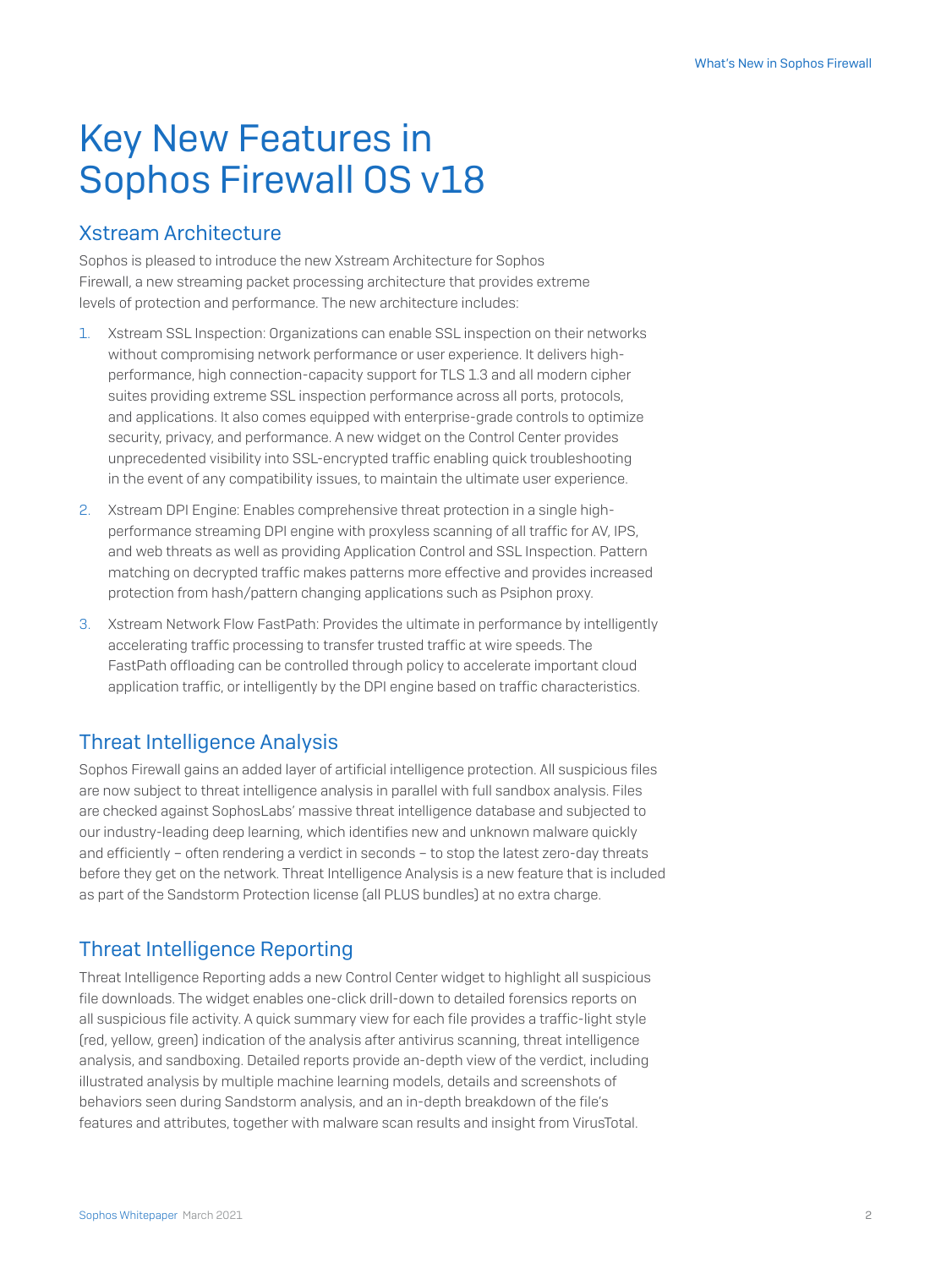#### Sophos Central Firewall Reporting and Management

This release includes support for new firewall reporting and management capabilities being launched simultaneously on Sophos Central, including a rich, powerful new reporting suite and group firewall management tools.

# NAT Enhancements – Decoupled NAT Rules and Linked NAT Rule

Sophos Firewall's NAT configuration receives some major updates. NAT rules are now decoupled from firewall rules, enabling more powerful and flexible configuration options, including Source (SNAT) and Destination (DNAT) in a single rule. A new NAT rule wizard enables you to quickly and easily create complex NAT rules with just a few clicks.

In addition, a new linked NAT rule feature follows the matching criteria of the Firewall Rule. Linked NAT Rule can also be added and edited in place while creating/editing firewall rules. Only the source translation configuration needs to be selected for Linked NAT Rule.

#### Firewall Rules Management Improvements

Firewall rules management includes a new 'Add Filter' option with several fields/ conditions from which to choose. Adding a filter makes it easier to find firewall rules based on the selected filter criteria. Once selected, filters stay selected even when the administrator moves to other configuration screens. Administrators can manage multiple firewall rules at the same time (e.g. select multiple rules to delete, enable/ disable, attach to a group, etc.). Movement of rules across screens is possible, providing ease of use and management for larger rule sets. Within the firewall rule there is an exclusion feature that provides a "negate" option in the matching criteria to reduce the management and ordering overhead of multiple rules. There's also a UI option to reset the data transfer counter for a firewall rule to improve troubleshooting.

# Enhanced DDNS Support

Provides support for enhanced DDC service HTTPS-based DDNS by adding five more DDNS providers – No-IP, DNS-O-Static, Google DNS, Namecheap, and FreeDNS.

#### SD-WAN Application Routing and Synchronized SD-WAN

Optimized application routing and path selection is often an important objective in SD-WAN implementations – to ensure important business applications are routed over preferred WAN links. This release adds user and group application-based traffic selection criteria to Sophos Firewall's SD-WAN routing configuration. Synchronized SD-WAN, a new Sophos Synchronized Security feature, offers additional benefits with SD-WAN application routing. Synchronized SD-WAN leverages the added clarity and reliability of application identification that comes with the sharing of Synchronized Application Control information between Sophos-managed endpoints and Sophos Firewall. Synchronized Application Control can positively identify 100% of all networked applications, including evasive, encrypted, obscure, and custom applications and now these previously unidentified applications can also be added to SD-WAN routing policies. This provides a level of application routing control and reliability that other firewalls can't match.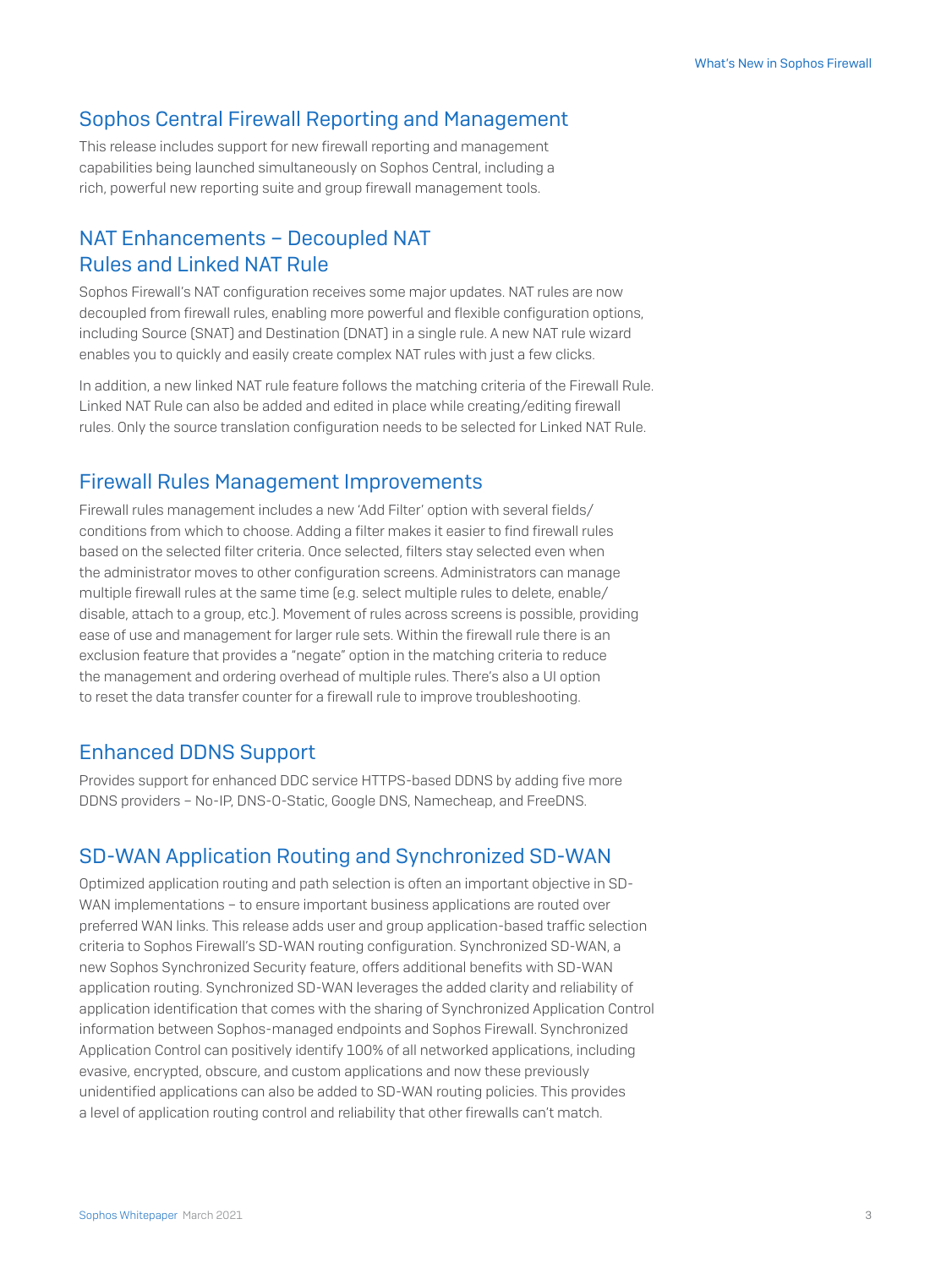# Alerts and Notifications

There is a new option to choose from dozens of system- and threatrelated alerts, and have notifications sent via email or SNMP.

#### Intelligent IPS Signature Selection

Sophos Firewall will receive IPS signatures based on a number of intelligent filtering criteria such as age, vendor, vulnerability type, and CVSS (Common Vulnerability Scoring System) to optimize protection and performance.

#### DKIM and BATV Anti-Spam Protection

Anti-spam protection is improved with support for DomainKeys Identified Mail (DKIM) which detects forged sender addresses and Bounce Address Tag Validation (BATV) to determine whether the bounce address specified in the received email is valid, and reject backscatter spam.

#### Kerberos Authentication and NTLM

This release adds Kerberos authentication alongside the existing NTLM support for Microsoft Active Directory SSO, extending the range of authentication tools available for customers.

# Radius Timeout with Two-Factor Authentication (2FA)

For customers using 2FA with Radius Server Authentication, the timeout value is now configurable, allowing additional time to finish the authentication flow when necessary.

#### SNMPv3

Support for SNMPv3 is added providing more flexibility and security over SNMPv2.

# Interface Renaming

Interfaces can be renamed, making networking configuration easier and more intuitive.

#### Improved Synchronized Application Control Verdict

In the event of a pattern-based match conflict, Synchronized Application Control Verdict will be adhered to for more accurate application control.

# DHCP Relay Enhancements for Dynamic Routing

Synchronizes dynamic routing updates (learned routes from OSPF) to DHCP relay, eliminating the need for manual reconfiguration.

# Secure Syslog and Logs in the Standard Syslog Format

Provides the option to fetch logs in the standard syslog format using secure TLS.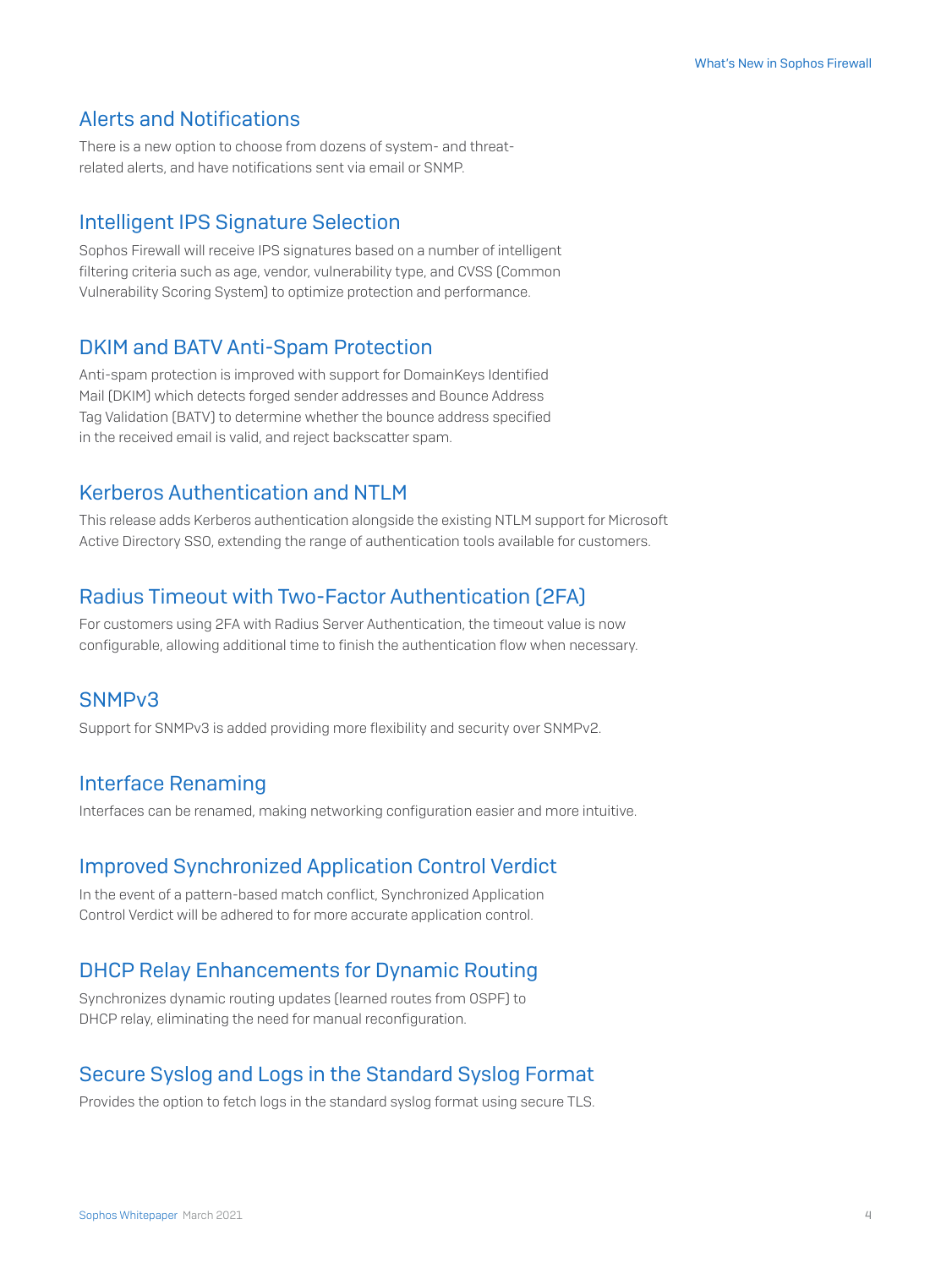#### Dynamic GeoIP (IP to Country Mapping) Database

The GeoIP database is now updated dynamically in real time from Up2Date. Be sure to always use the appropriate country-specific filters and policies.

# VMware Tools Upgrade and Integration with VMware Site Recovery Manager (SRM)

Supports virtual device integration of the latest VMware Tools version [v10.3.10] with reboot, shutdown, and clone-like functionalities. The release also supports integration with Site Recovery Manager (SRM), the disaster recovery and business continuity solution from VMware which automates the transfer of virtual machines to a local or remote recovery site.

#### Jumbo Frame Support

Jumbo frames with more than 1500 byte payloads are now supported for added networking flexibility in high-bandwidth environments.

#### Wildcard Domain Support in WAF

Sophos Firewall now supports wildcard domains for WAF (Web Application Firewall). Administrators can configure wildcard subdomains, (e.g. \*.example.com) for both HTTP and HTTPS.

#### Log Viewer Enhancements

The log viewer gets several enhancements with one-click actions available right from the logs to narrow search results, filter log entries, or create or modify policies on the fly. Options include the choice to disable signatures, block a source IP address, edit interfaces, and modify IPS, App Control, or web filtering policies.

#### Web Policy Enhancements

Browsing quotas have been added to web policies, allowing administrators to set time quotas for browsing selected website categories. Users can choose how and when to consume their daily time quota.

#### High Availability (HA) Enhancements

New enhancements enable plug-and-play high availability deployments with greater flexibility and business redundancy. A preconfigured HA port on every device enables quick and easy HA deployments by simply connecting the two ports together and then acknowledging and activating HA. HA configurations also include a configurable failback strategy, ideal for remote-site HA deployments, with options for manual synchronization and time out tuning. It is now possible to perform firmware updates, rollbacks, and other tasks such as port monitoring lists and assigning multiple IP addresses to primary and auxiliary appliances while HA is active. In addition, deploying more than one HA pair in a single network is easier due to the elimination of conflicts arising from any dependency on a virtual MAC address HA architecture.